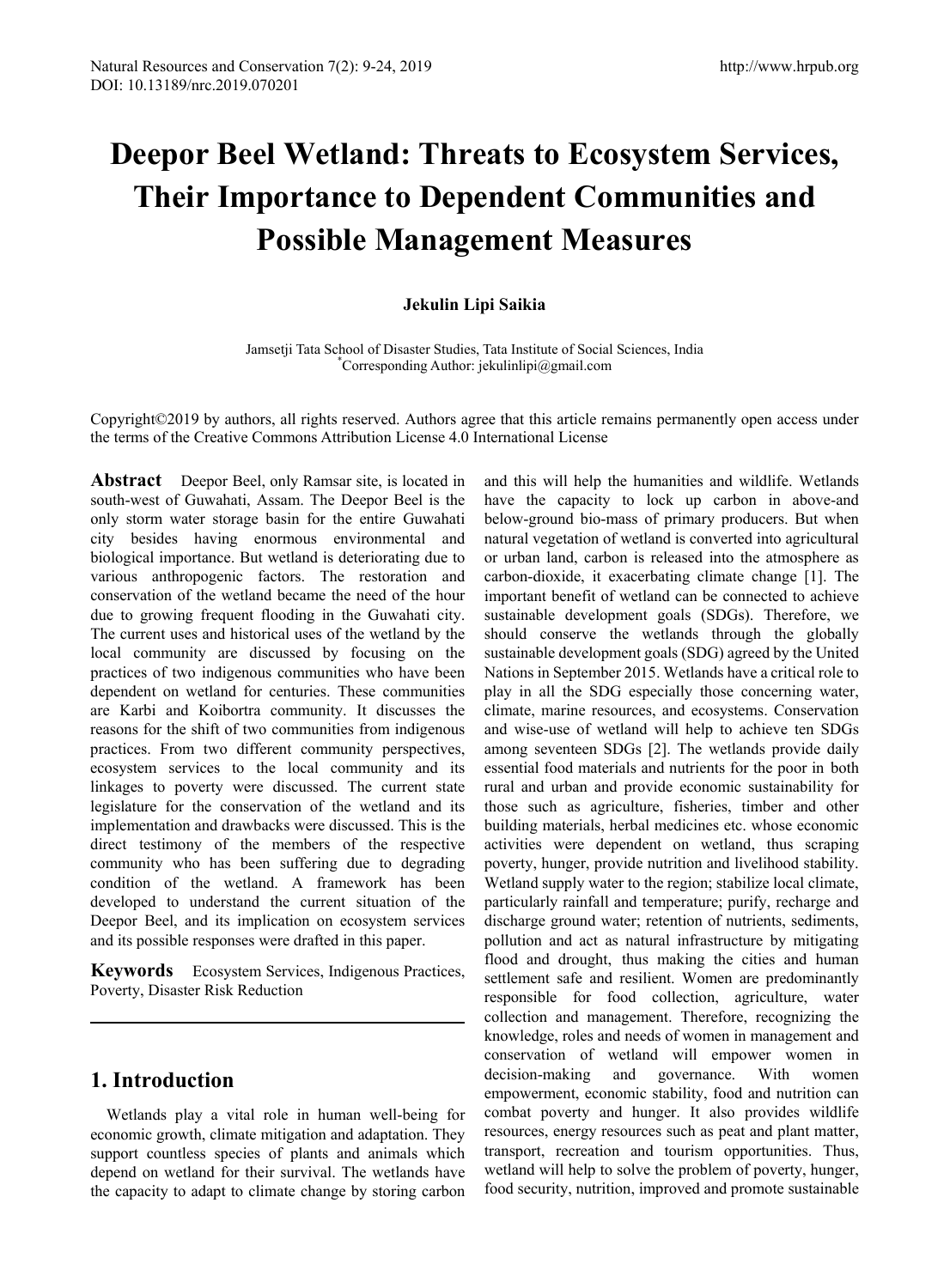agriculture, water and sanitation, sustainable economic growth, make cities and human settlement resilience to disasters, combat climate change, conserve and sustainable use of terrestrial ecosystem, reverse land degradation and halt biodiversity loss.

In the last few decades, frequency of natural disasters has increased and also it impacts on people, livelihood and environment. Climate change has increased the frequency of the nature or climate related hazards. Over 90% of the natural disasters are caused by water related hazards such as droughts, floods and storm surges. The losses and damages caused by disasters are the results of poor decisions which make hazards more severe and communities more vulnerable to disasters. Therefore, in order to have effective prevention, response and recovery, it became necessary to integrate environment, development and humankind. Wetlands act as natural infrastructure for water related hazards. Other than providing food and clean water, wetlands mitigate the impact of disasters, enhance coping capacities of the communities and make recovery sustainable [3]. Integrating wetland as traditional hard infrastructure for natural hazards will increase the resilience of the local community. However, the connection between wetland and disaster risk reduction are hardly understood and integrated into policies. But usually the ecosystem services of the wetland on which communities were dependent upon for food, economic well-being, protection and recovery is often ignored for disaster risk reduction. Often policy and decision makers lack integrating ecosystem for disaster risk reduction which can save lives, aid recovery and can build resilient community [4]. Therefore, conservation and wise-use of wetland is part of the Eco-DRR which helps in achieving sustainable management of the wetland for disaster risk reduction [3].

Globally, it is estimated that about 50% of the wetland have been lost due to various anthropogenic factor [5]. Wetland is associated with ecosystem loss which in turn makes places and people vulnerable to various natural hazards. This has an impact on community livelihood and biodiversity. Asia is the habitat Centre for a variety of animals and plants species. It is center of global mangroves found in Malaysia and Indonesia. Apart from this, 830,000 kilometers square were identified of peat bogs and swamps and 230 numbers of species were present in Asian wetlands. More than half of the Asian wetlands have been lost or under pressure and most of the wetlands were unrecognized [6]. India entered the Ramsar convention on 1<sup>st</sup> February 1982 and a total of 26 sites are designated as Ramsar sites [7]. A large number of wetlands are

temporary or man-made that were traditionally used and managed by local community [8]. In the North – Eastern part of India situated a state which is famous for one horn Rhino. The state is known as Assam, which is gifted with number of swampy areas and lakes which were locally known as "Beel (wetland)". The Beel in Assam are water-bodies for varying size were connected to Brahmaputra and Barak River and to its tributaries. There are about 1392 Beel in Assam, among which only 423 are registered. The Beel water covers a total area of about 1.0 lakh hectares which produces ten thousand tons of fishes per year. Beel are freshwater wetlands [9]. The origin of the Beel in Assam is related to channel that was cut-off from rivers, while some others have tectonic origin.

One of the Ramsar site situated in Assam is "Deepor Beel". It is the largest and the only Ramsar site in the Brahmaputra Valley which was included under Ramsar List in 2002 [10]. Deepor Beel is an abandoned channel of the Brahmaputra River which denotes a typical wetland comprising of core and a fringe area. The Deepor Beel is home of several endangered species such as Asiatic elephants, leopards, fishing cats, tiger, many migratory birds etc. Among the avifauna population in Deepor Beel, 102 species were found in the Beel, of which 55 are residential, 27 are locally migratory and 20 are migratory birds. The Beel have an effective self-purification capacity. Due to many anthropogenic factors in and around the Beel, its ecology and environment is being affected, impacting its biological diversity, ecosystem services and environmental quality [11].

|  |  | <b>Table 1.</b> List of IUCN red – listed species found in Deepor Beel [12] |  |  |
|--|--|-----------------------------------------------------------------------------|--|--|
|--|--|-----------------------------------------------------------------------------|--|--|

| <b>COMMON NAME</b>       | <b>SCIENTIFIC NAME</b>   |  |
|--------------------------|--------------------------|--|
| <b>Mammals</b>           |                          |  |
| Asiatic elephant         | Elephas maximus          |  |
| Irriwaddy squirrel       | Callosciurus pygerythrus |  |
| Hoolock gibbon           | Hylobates hoolock        |  |
| <b>Birds</b>             |                          |  |
| Spot – billed pelican    | Pelecanus philippensis   |  |
| <b>Baers Pochard</b>     | Aythya baeri             |  |
| Lesser Adjutant stork    | Javanicus                |  |
| Pallas's Sea Eagle       | Haliaeetus leucogaster   |  |
| Slender – billed vulture | Gyps tenuirostris        |  |
| <i>Ferruginous Duck</i>  | Aythya nyroca            |  |
| Greater Adjutant stork   | Leptoptilos dubius       |  |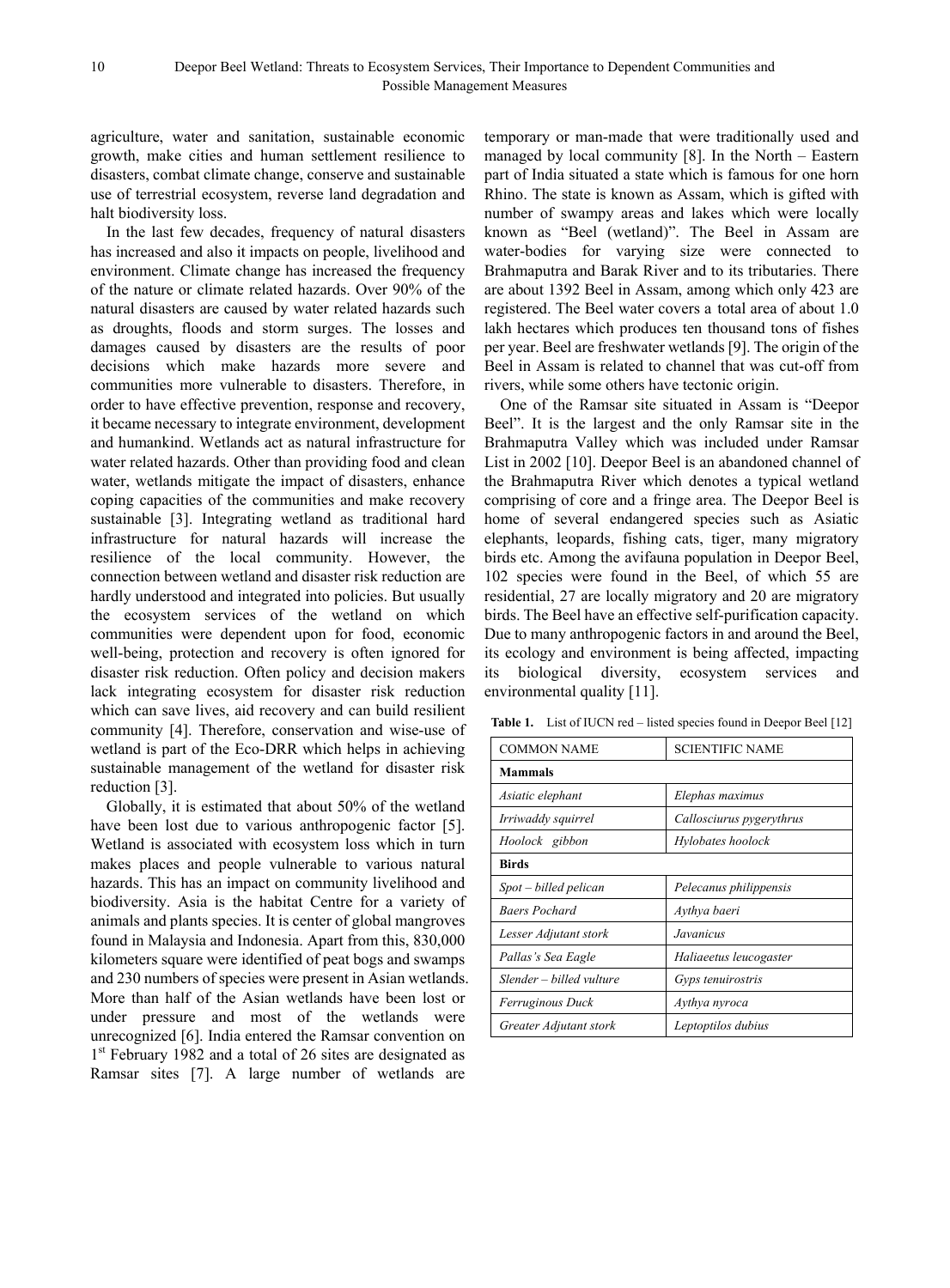| <b>Plants</b>                     |                         |
|-----------------------------------|-------------------------|
| COMMON NAME                       | <b>SCIENTIFIC NAME</b>  |
| Giant water lily                  | Euryalea ferox          |
| Tape grass                        | Vallisneria spiralis    |
| Hydrilla                          | Hydrilla verticillate   |
| Swamp morning glory               | Ipomoea reptans         |
| Water velvet                      | Azolla pinnata          |
| Giant duckweed                    | Spirodela polyrhiza     |
| Tuberous Indian plantain          | Eleocharis plantaginea  |
| Water lily                        | Nymphaea albea          |
| Arrowhead                         | Sagittaria sagittifolia |
| Water hyacinth                    | Eichhornia crassipes    |
| Rice                              | Oryza sativa            |
| Floss flower                      | Eupatorium odoratum     |
| Prickly chaff flower / Latjira    | Achyranthes aspera      |
| Coco grass/ purple nut sedge      | Cyperus esculentus      |
| Reed                              | Phragmites karka        |
| Chasta tree/ Indian privet        | Vitex negundo           |
| Curry leaf plant                  | Murraya Koenigii        |
| Wild sugarcane                    | Saccharum Spontaneum    |
| Water Lettuce / tropical duckweed | Pistia stratiotes       |
| Duck lettuce                      | Ottelia alismoides      |
| Duckweed                          | Lemna minor             |
| Banyan tree                       | Ficus bengalensis       |
| Cotton tree                       | Bombax malabaricum      |
| Belleric myrobalan                | Terminalia belerica     |
| Teak                              | Tectona grandis         |

**Table 2.** List of aquatic, shoreline, and forest vegetation and plants found in and around Deepor Beel



Figure 1. Extent of vegetation in Deepor Beel wetland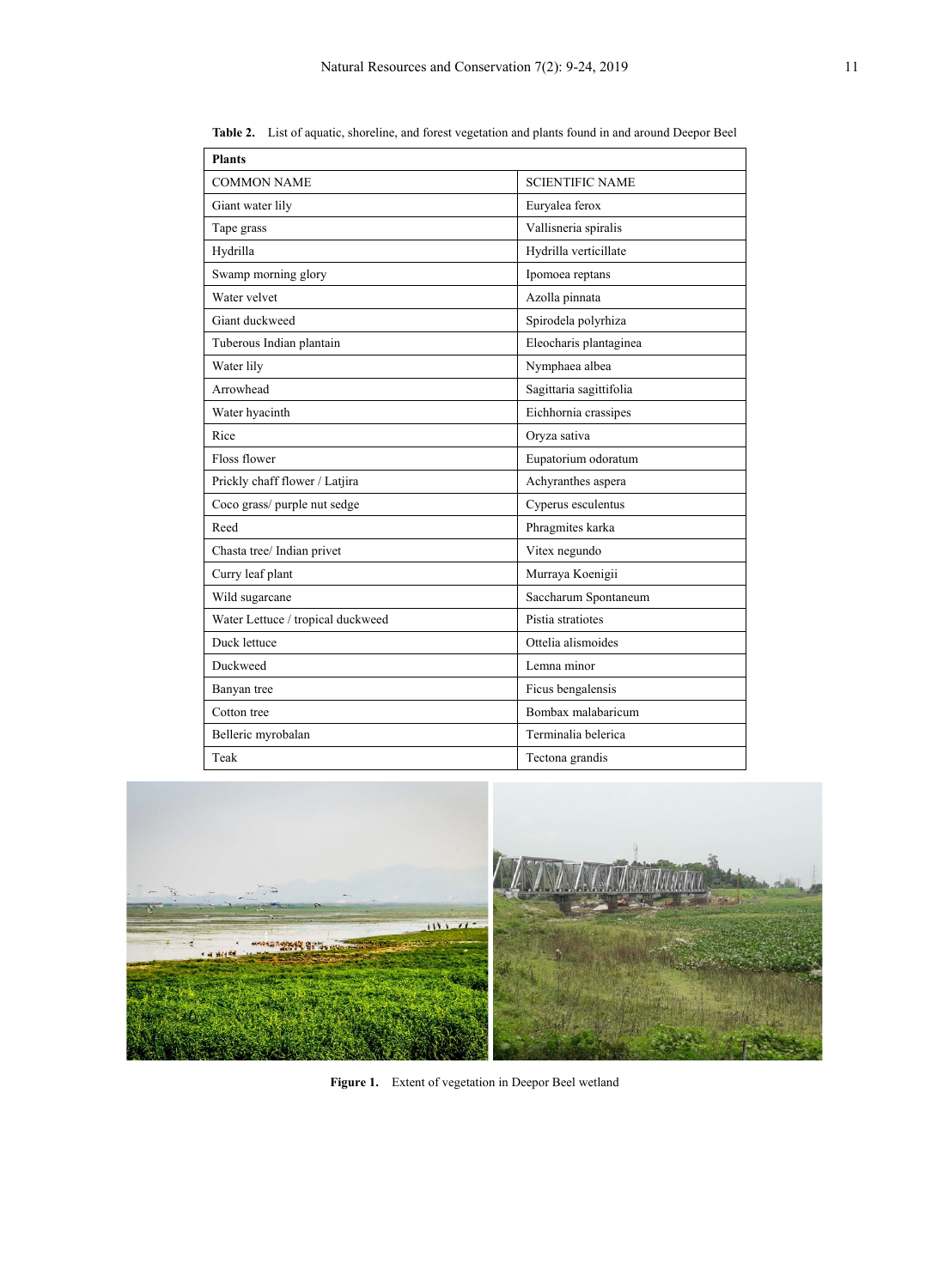The degradation of the Deepor Beel is due to the various anthropogenic factors such as waste disposal, illegal human settlement, railway line construction which have divided the wetland into two parts and growing croplands. Landscape development Index (LDI) indicates the impact of surrounding land-use pattern have increased on the wetland from 1989 to 2012 [13]. During this study, it was observed that wetland was converted into grassland which is the direct effect of various anthropogenic factors. Moreover, there is change in the catchment of the Deepor Beel caused by urbanization and deforestation. According to the current vulnerability assessment conducted by TERI of the Guwahati city, it is found that rapid unplanned urbanization and change in land-use pattern has put immense pressure on the natural landform and on the entire ecosystem of the city. Deepor Beel, which is an important water-body, has been degraded drastically by 14.1 percent between 1990-2002, thus increasing the flood hazard to the city as Beel act as storm water storage basin for the city [14]. The Guwahati city experienced flood every year due to encroachment and garbage dumping in the city drains and rivers like Bahini, Bharalu and Mora Bharalu have caused heavy flash floods. The natural wetlands which drain rainwater have reduced their capacity due to encroachment. Landslide is another hazard which occurs due to unplanned earth-cutting in the hills. The filling up part of Deepor Beel with garbage dumping has reduced its area of 40 square kilometers. The encroachment in Guwahati has set the stage for conflict on housing for those who does not have legal land tenure. While encroachment of the rich or high class was legitimized, the poor became the victims of eviction, which has led to the cycle of violence and counter violence [15].

Guwahati district is prone to frequent natural disasters such as floods, erosion, landslides, earthquake and cyclones. These disasters have caused serious disruption of the functioning of the society, causing widespread human, environment and material loss. The Guwahati district falls under Earthquake zone – "V". Soil erosion is a frequent phenomenon in Azara and Chandrapur revenue circle. The flood hazard in the district is due to dynamic monsoon rainfall and adding to it is various anthropogenic factors. The flood occurrence time is between May-August and cyclone from June –October which causes huge loss to human life, infrastructure, livestock and crops. The Brahmaputra valley has experienced major floods in 1986, 1988, 1996, 2000 and 2004. Disaster is the results of the poor decisions and actions which make the hazard more severe and communities more vulnerable. The Brahmaputra basin has the highest water yield in the world. With growing city population and development, the flood risk is being increasing because the natural drainage system has been blocked. The water storage capacity of the Deepor Beel has declined drastically. Therefore, there is a need to have better integration between environment, development and humanitarian actions for effective response, recover

and preparedness.

Every year Guwahati faces water logging with only a few mm of rainfall. Deepor Beel helps to reduce flood and recharge the groundwater level but unfortunately it is day-by-day deteriorating due to overexploitation. This wetland has received little appreciation from the policy-makers in regard to their role in flood control, management of the ecological services and hydrological regime. New policies and sustainable management plan which is inclusive of local community need to be developed taking the advantage of the multiple values of the wetland. In order to maintain this natural infrastructure to disasters and to promote sustainable use, a clear understanding of its ecosystem services and threats which is impacting the wetland is required. The knowledge of anthropogenic factors affecting the ecosystem services of Deepor Beel, drivers of change and its impacts on rural livelihood is lacking in Deepor Beel. Therefore, through this paper, we synthesize the ecosystem services of the Beel focusing on two communities which were dependent on the Beel i.e. Karbi and Koibortra community.

# **2. Methods**

## **2.1. Study Area**

Deepor Beel is the only Ramsar site of Assam. Recognizing its international significance, Deepor Beel was added to Ramsar list as number 1207, due to its unique role in the social, ecological and cultural, social life to the population of Guwahati [16]. This number is given to the site in order to add them to the Ramsar list of international importance. This wetland is located between 26 degrees 6 minutes north and 26 degrees nine minutes north latitude; and 91 degrees 36 minutes east and 91 degrees 41 minutes east longitude. The average altitude is 50 to 57 meters above mean sea level. The wetland is located on the southern bank of Brahmaputra River and on the south-western fringe of the Guwahati city. It covers an area of more than 40 square kilometers. The Beel and its adjacent villages fall under Azara revenue circle of Kamrup-metro district. The national highway 37 is on the northern side of the Beel and touches its periphery at various places such as Dharapur, Azara etc. It is representative of the wetland found within the Burma Monsoon Forest Biogeography region. The wetland supplies a diverse group of goods and services to the local community and animal population. Deepor Beel along with Rani-Garbhanga reserved forests which is adjacent to the wetland adds a diverse wildlife habitation which increases its socio-economic importance of the wetland. The whole wetland was declared as a Ramsar Site in 2002 and within the Ramsar site was proposed as a wildlife sanctuary. It houses 80 to 120 Asiatic elephants [12]. The wetland serves as a major fish breeding and nursery ground and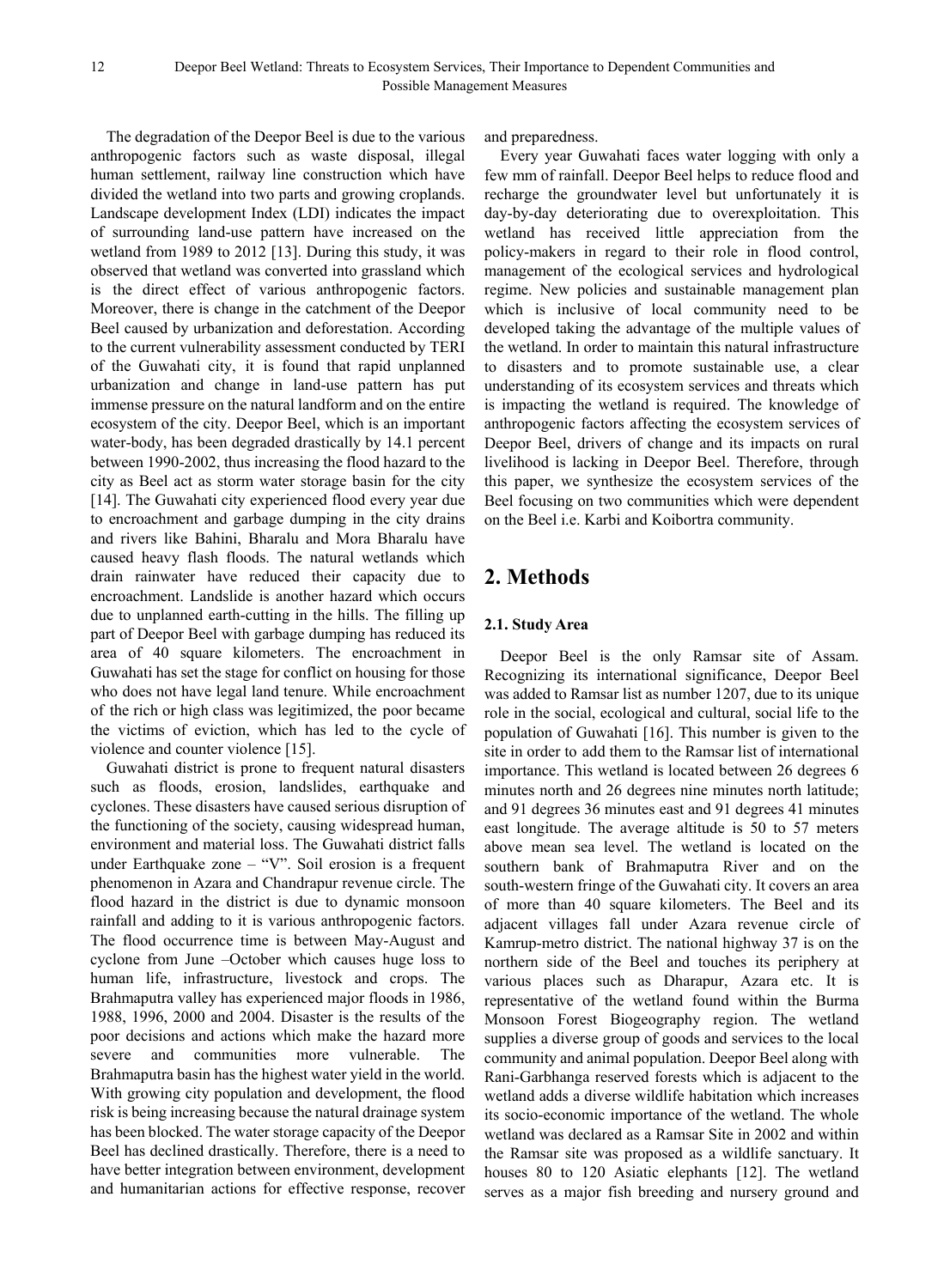supplies fish stock to other nearby waterbodies. There are various invasive plant species which covers 50 percent of the wetland and several socioeconomically important species as well. Deepor Beel provides benefits both directly and indirectly for fourteen villages around the wetland. Almost 500 families of scheduled caste people are directly dependent on fishing and collection of herbaceous plants.

The wetland has a large congregation of Aquatic birds in Assam during winter and one of the largest sites of the migratory birds in India which supports a large number of IUCN red-listed species [17]. Beel provides livelihood for the local communities. The local communities traditionally collect the fodder for cattle, natural food such as vegetables, flowers and harvest fish and mollusc. Nymphaea nuts are harvested in the Beel for sale in the local markets and these constitute valuable natural crops. The seeds of giant water lily are annually leased by the revenue department. Deepor Beel directly supports many fishermen families from all the six villages. Fish yield of the Beel according to Government of Assam is at the rate of 245 kilogram per hectare [17]. Fish is the main source of livelihood and food for the rural people. Deepor Beel is the backbone of the local economy. The major source of revenue is collected by the government by selling fish and a seed of giant water lily. Deepor Beel was used as a mode of transportation by the local communities to supply vegetables to the Guwahati market. The wetland has a cultural connection with the communities. In the month of January, in Bihu Festival<sup>[1](#page-4-0)</sup>, community fishing is practiced by neighboring villages using their different indigenous fishing methods. Other than providing foods and livelihoods for the villagers, Deepor Beel act as natural water infrastructure to the Guwahati city for floods, erosion, recharging groundwater, supplying and purifying the water.

The wetland is in a U-shaped valley bounded by steep highlands in the North and South side of the wetland. Basistha and Kalmani rivers and monsoon run-off is the major source of water for Deepor Beel. Geologic and tectonic history of the region, hydrology and channel dynamics of rivers and pattern of land use in the area is the reason for the origin and development of the wetland. The wetland receives surface runoff from the hills nearby, which is the reason for sedimentation of the Deepor Beel. The hills in the north and south side of the Beel are of Archaean age and the Beel and its fringe areas are made up of recent alluvium consisting of clay, silt, sand, and pebbles. In rainy season, the depth of the Beel increases up to four meters while in the dry season the depth drops to one meter. The spatial extent of Deepor Beel area has been decreasing due to sedimentation.

 $\overline{a}$ 

<span id="page-4-0"></span><sup>1</sup> The main festival of Assam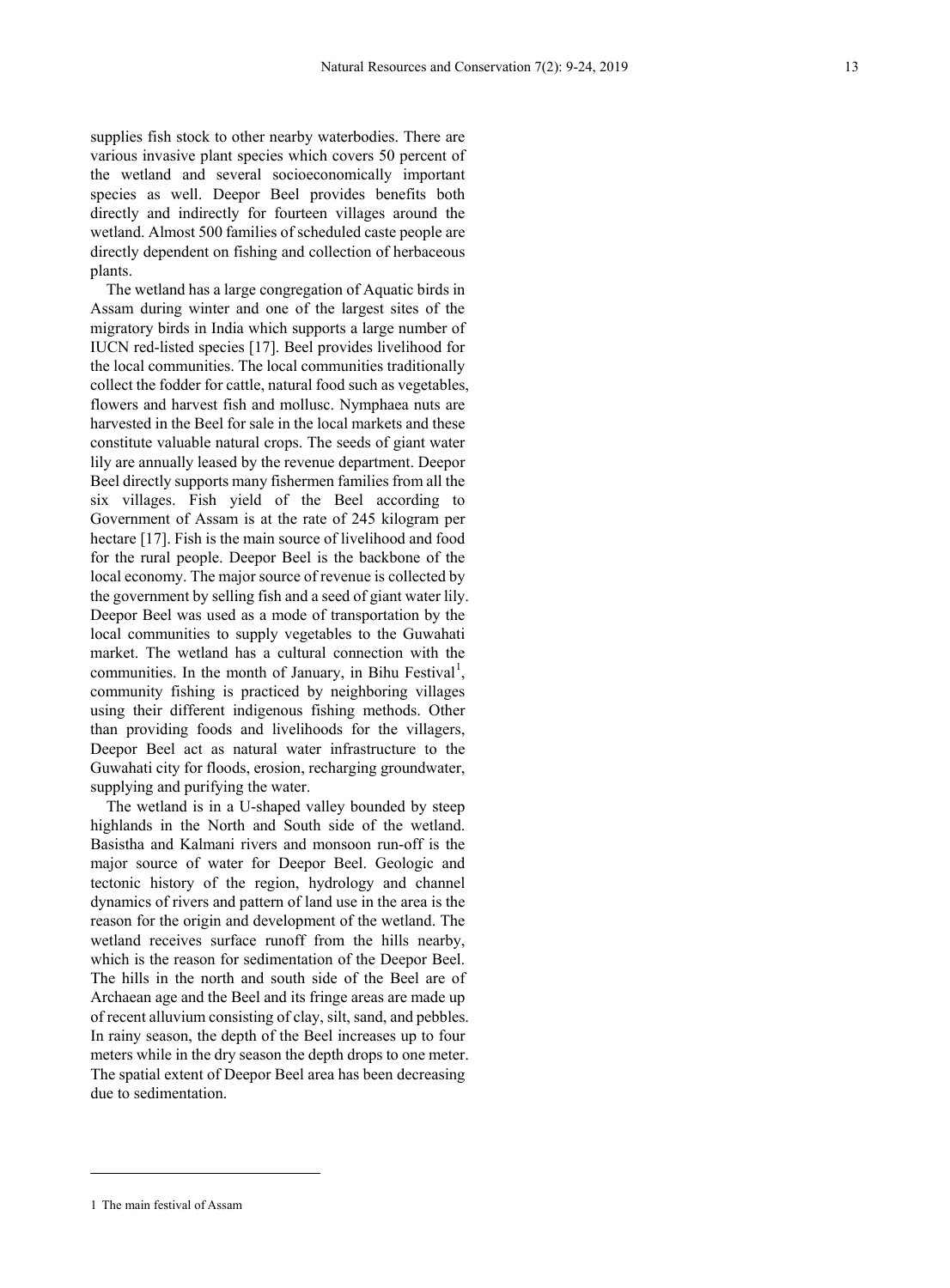

**Figure 2.** Deepor Beel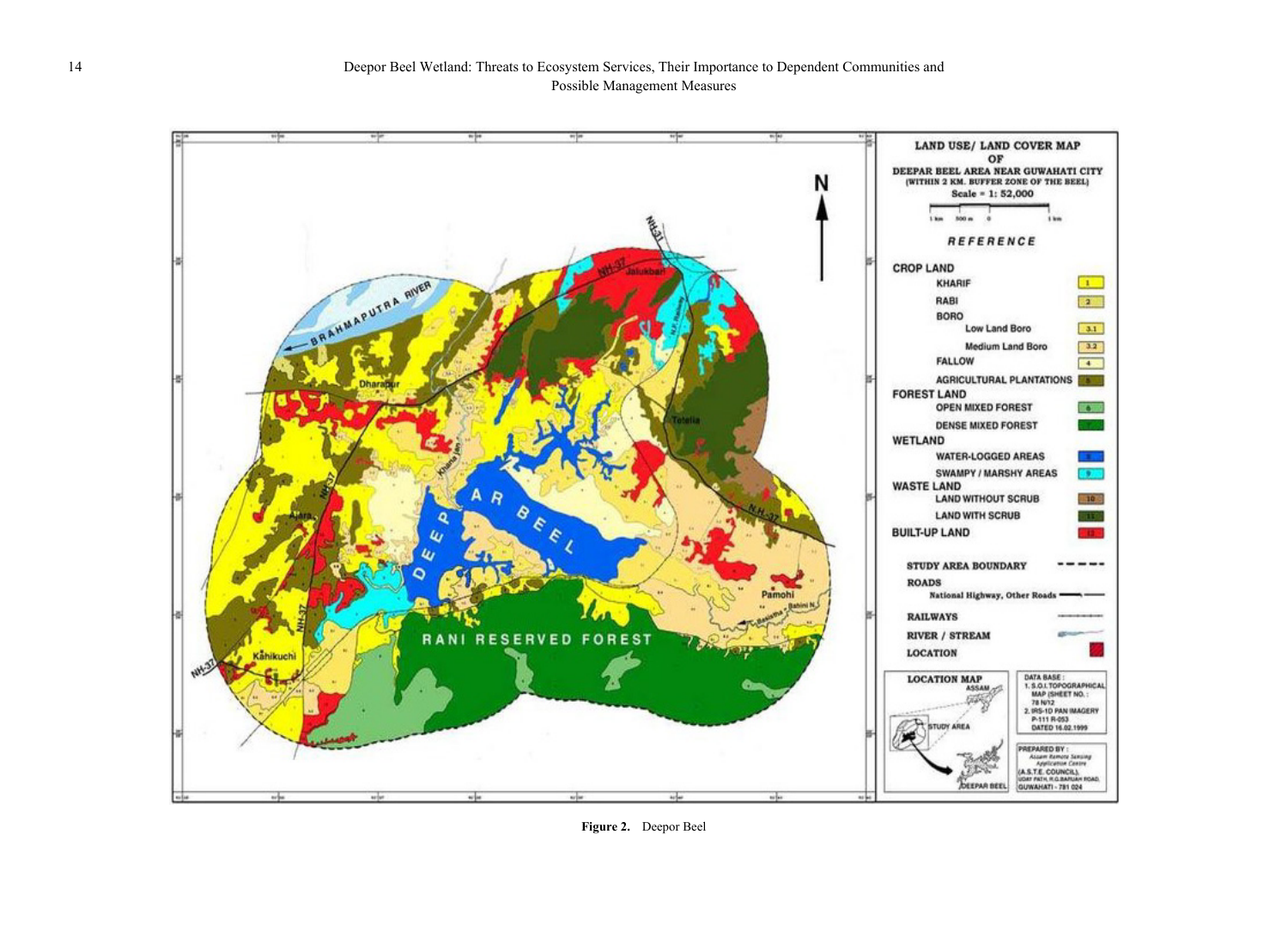#### **2.2. Ecosystem Services Provided by Deepor Beel**

The millennium ecosystem assessment has divided the ecosystem services as provisional, regulating, cultural and supporting services. All wetlands of the world have the potential of providing these services for the humankind. The wetland ecosystem services in developing countries are noted for direct benefit such as food, collection of firewood, fish and cropping. But in developed countries, indirect benefits are noted such as biodiversity and aesthetics.

The provisional services provided by Deepor Beel are food for both animals and human-beings. Karbi community cultivated paddy in the fringe area of the wetland. In the Karbi community, there were farmers who cultivate rice in the fringe areas of the wetland and were self-sustainable earlier. They also cultivated vegetables which were sold in the local market and Deepor Beel was used as a mode of transportation for their agricultural products. The community has a unique culture with their own type of rice cultivation, weaving, culture and dialect. For centuries, the Koibortra fishing community has been dependent on the wetland for their livelihood. The wetlands provide fodder for the animals. The elephants from the adjacent forest regularly visit the wetland for fodder including the plant species named *Euryale ferox salish.* The animals from the forests usually come to the wetland for water and for fodder. Lotus from the wetland were collected by the local community which was in abundance earlier and sold in the market during Durga Puja $^2$  $^2$  and supply it to the local temples. Deepor Beel provides significant regulator services. Wetlands contain characteristics vegetation of aquatic plants and play an important role in water purification, carbon sink, flood control and shoreline stability. It supplies fresh water to the city and recharge the groundwater. Deepor Beel is natural infrastructure which mitigates the physical impacts of natural hazards. Cultural services address recreational, educational, social relation and cultural value. On the day of BIHU, the annual festival of the local community- they do mass fishing which has cultural importance. The supporting services of the wetland are - It plays a significant role in increasing resilience to climate change and extreme weather events as well as ensuring climate change responses that would not lead to severe damage to the ecological character of wetland. Wetlands have the ability to store large quantities of carbon because they store dead wood and plant matter in the soil. The water logging condition prevents the materials from decomposing thus releasing  $CO<sub>2</sub>$ . Coastal marshes and mangroves capture on an average between six to eight tones of  $CO<sub>2</sub>$  which is equivalent to per hectare per year. It is about two to four times greater than global rates observed in tropical forests [18]. Wetlands can provide multiple ecosystem services that play a vital role in climate

adaptation. Flood water storage, storms water buffer, storage of water in drought prone area, filtration and processing of nonpoint source pollutants and sediment from runoff associated with more intense storm events, and habitat of numerous plant and animals' species and maintenance of biodiversity [19]. The Beel plays a vital role in maintaining a healthy ecosystem. Many local communities were dependent on wetland for livelihood. Its ecosystem enhances local resilience against disasters by providing fresh water and important products and by sustaining the lives and livelihood of local populations and biodiversity.

 $\overline{a}$ 

<span id="page-6-0"></span><sup>2</sup> A festival which worship Goddess Durga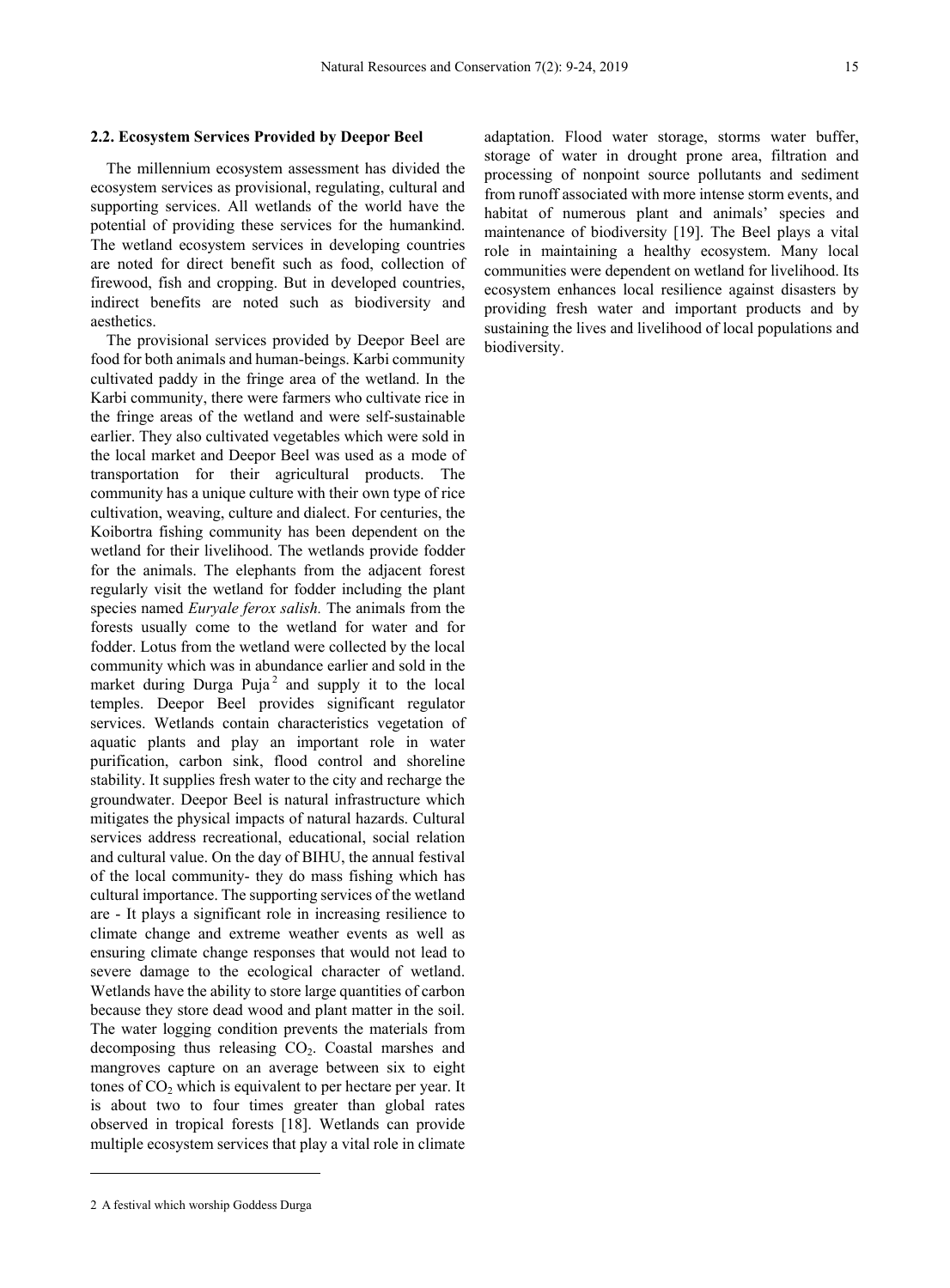### 16 Deepor Beel Wetland: Threats to Ecosystem Services, Their Importance to Dependent Communities and Possible Management Measures

| General Ecosystem<br>Services | Deepor Beel Ecosystem services |                                                                                                                                                                                                                                                                                                                         |     |                         |  |  |  |
|-------------------------------|--------------------------------|-------------------------------------------------------------------------------------------------------------------------------------------------------------------------------------------------------------------------------------------------------------------------------------------------------------------------|-----|-------------------------|--|--|--|
| Services                      | Sub Category                   |                                                                                                                                                                                                                                                                                                                         |     | Enhanced or<br>Degraded |  |  |  |
| use<br>Provisioning Services  |                                |                                                                                                                                                                                                                                                                                                                         |     |                         |  |  |  |
|                               | Crops                          | In Karbi community, there are farmers who cultivate rice in the<br>fringe areas of the wetland.<br>The type of rice cultivated were-Bau, Boro and Hali paddy                                                                                                                                                            |     |                         |  |  |  |
| Food                          | Livestock                      | The grass was collected from the wetland as fodder to the cattle.                                                                                                                                                                                                                                                       |     |                         |  |  |  |
|                               | Fishing                        | From centuries the Koibortra fishing community/SC community<br>has been dependent on the wetland for their livelihood                                                                                                                                                                                                   |     | $-$ /+                  |  |  |  |
|                               | Aquaculture                    | SC community breed fish in the Deepor Beel for consumption                                                                                                                                                                                                                                                              |     | -/+                     |  |  |  |
|                               | Wild plant                     | People collect Nymphaea nuts, Flowers, water lily seeds                                                                                                                                                                                                                                                                 |     |                         |  |  |  |
| Fibre                         | Fishing                        | SC community catch fish to sell in the local market thus people of<br>Guwahati receive fibre by consumption of fish<br>Fish yield of the Beel according to Government of Assam is at the<br>rate of 245 kilogram per hectare.                                                                                           |     | $-/+$                   |  |  |  |
|                               | Wood Fuel                      | Local Community collect fuel wood for cooking                                                                                                                                                                                                                                                                           |     |                         |  |  |  |
| Fresh Water                   |                                | Deepor Beel is both economically and biologically important as<br>being the only major storm water storage basin for Guwahati city<br>It helps in Ground water recharge<br>It provides water for the wild animals from Rani-Garbhanga<br>reserved forests                                                               |     |                         |  |  |  |
|                               |                                | <b>Regulating Services</b>                                                                                                                                                                                                                                                                                              |     |                         |  |  |  |
| Climate Regulation            | Regional and<br>Local          | Provides good sink for greenhouse gases                                                                                                                                                                                                                                                                                 |     |                         |  |  |  |
| Water Regulation              | Regional and<br>Local          | Deepor Beel is the only major storm water storage basin for<br>Guwahati city<br>Regulates water quality, movement and volume<br>The main inlets of the Beel are the Mara-Bharalu and the Basistha<br>Bahini which carry the sewage as well as storm water from<br>Guwahati city                                         |     | $-/+$                   |  |  |  |
| Natural hazard<br>regulation  | Local                          | Flood is the main disaster which Guwahati is experiencing every<br>vear<br>Deepor Beel acts as natural infrastructure for water related<br>hazards                                                                                                                                                                      |     |                         |  |  |  |
|                               |                                | Cultural Services                                                                                                                                                                                                                                                                                                       |     |                         |  |  |  |
| Cultural heritage<br>value    | Local                          | On the day of BIHU, the annual festival of the local community-<br>they do mass fishing which has cultural importance.                                                                                                                                                                                                  |     |                         |  |  |  |
| Recreational and<br>Tourism   | Local                          | Wetlands are rich and unique ecosystems with many species that<br>rely on both the land and water for survival<br>Deepor Beel is home for almost 232 bird species belonging to 42<br>families, the majority of which are migratory birds.<br>Fifteen endangered species of avian fauna were found in the<br>Deepor Beel |     |                         |  |  |  |
| Educational                   | Regional and<br>Local          | Vast biodiversity                                                                                                                                                                                                                                                                                                       |     |                         |  |  |  |
| Social Relation               | Local                          | Wetland was used as mode of transport by Karbi Community to<br>transport their vegetables to sell in the market                                                                                                                                                                                                         |     |                         |  |  |  |
| <b>Supporting Services</b>    |                                |                                                                                                                                                                                                                                                                                                                         |     |                         |  |  |  |
| Water Cycle                   |                                | Wetland helps in water cycle                                                                                                                                                                                                                                                                                            | N/A | N/A                     |  |  |  |
| Transportation                | Local                          | It was being used as mode of transport by Karbi/ST community in<br>the southern side of the wetland                                                                                                                                                                                                                     |     |                         |  |  |  |

#### **Table 3.** Major ecosystem services provided by or derived from Deepor Beel wetland

[ Means important (for human column) and increasing/enhanced (for enhanced or degraded column)]

[ Means declining importance (for human column) and decreasing (for enhanced or degraded column)]

-/+ [ Means mixed; some components increase while others decrease]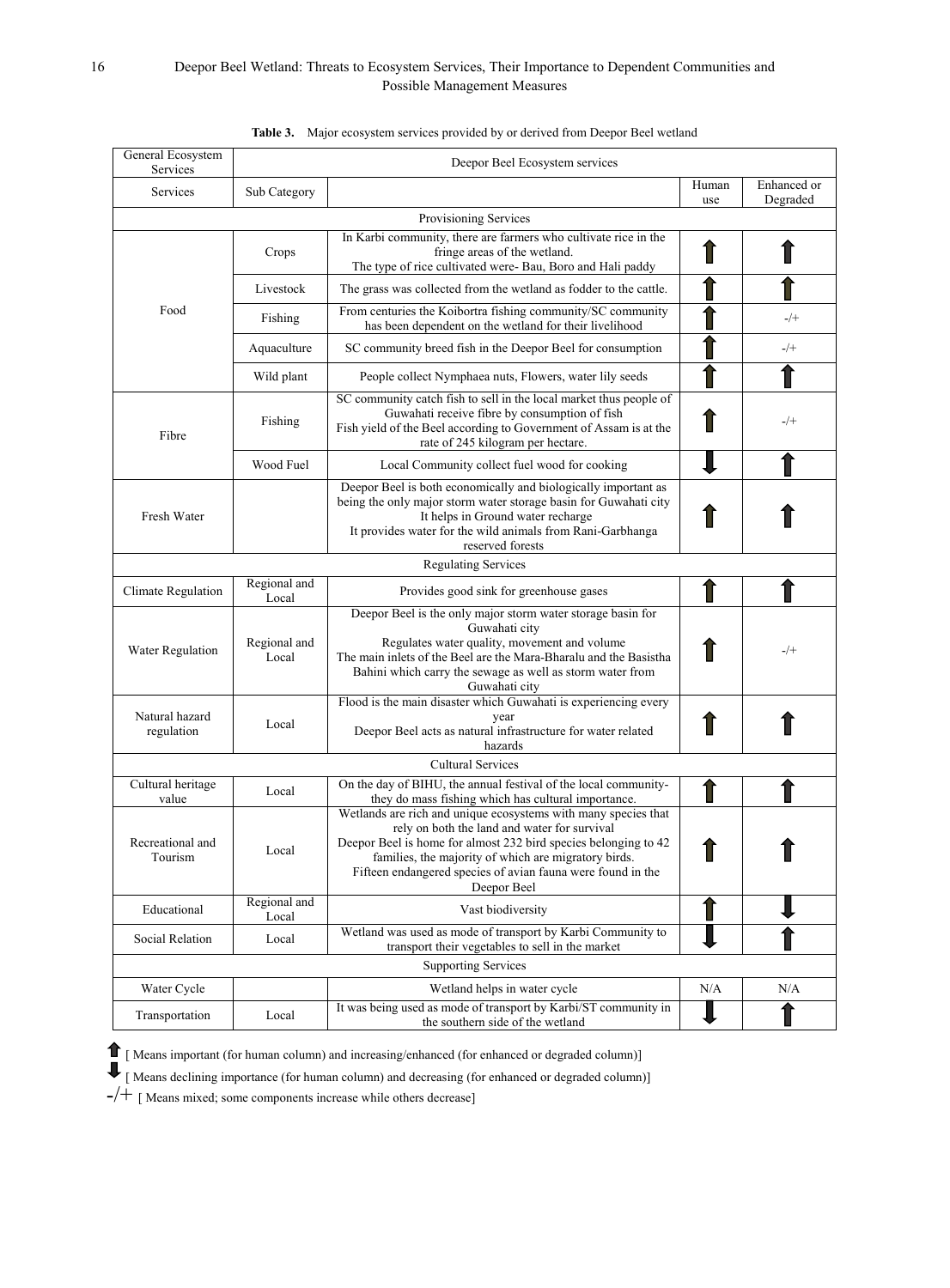#### **2.3. Data Sources**

The synthesis of the ecosystem services of Deepor Beel and threats to it is collected from both primary and secondary data source. For primary data, interview guide was used for conducting semi-structured interviews. For secondary data, journals, books, government documents, news articles have been used.

### **2.4. DPSIR (Drivers- Pressure-State-Impact- Response) Framework**

At the first stage, Pressure-state-response model was developed by Organization for Economic Co-operation and Development in 1990. This model evaluated the environmental condition by identifying the cause of stress on the environment which is defined as Pressure. The condition of the environment is defined as State and how society response to the condition is defined as Response. But this model has limitations. It was too simple, narrow in its scope and it does not include natural factors into the pressure category. Therefore, this framework was modified by United Nations Commission on Sustainable Development. The new framework expanded the concept of pressure by incorporating the institutional, natural, social and economic factors of pressure. Another modification in the framework was done by incorporating the impacts of environmental change on the society. This will influence the policy so that every change is given equal amount of resources or attention [20]. Thus, a new framework was developed which is useful for decision-makers as well as for the public. DPSIR framework is a holistic way of organizing information about the state of environment. DPSIR is used for assessing the causes, consequences and responses to the environmental change. In drivers-pressure-state-impact-response framework, drivers are socio-economic and socio-cultural factors behind human activity and also the natural factors which can

modify pressure on the environment. Pressures are stress which human activities put on the environment. State means the condition of the environment and impact refer to the consequences of the environmental condition on people, economy and ecosystem. Response means the responses of the society to the environmental condition [21].

With the increasing and diverse use of the Deepor Beel which is leading to degradation of ecosystem services, wildlife, landscape and biodiversity, it is necessary to develop a holistic policy to address all the problems and take into consideration all the user community. The natural environment is a complex system. Therefore, a holistic approach is needed to understand the connections that exist between elements of the wetland and to support policy makers in decision-making. In order to understand the complex wetland ecosystem and to develop a policy support, DPSIR framework is used. The DPSIR (Drivers-Pressure-State-Impact-Response) is system-based approach which helps to understand the key relationships between humankind and environment and developed a relevant policy.

# **3. DPSIR**

The data analysis is done on the basis of DPSIR framework where first drivers for change in ecosystem system services were identified and pressure on ecosystem services. The next stage is followed by state, then impact. Response is the last stage. Based on DPSIR, firstly, the mismanagement of the government for conservation and restoration of the ecosystem is studies followed by community dependent on wetland. The decline ecosystem services to the community and its implication on their livelihood, and increasing vulnerability is captured by using this framework. At the end of the study, few responses to the existing problems were suggested.



**Figure 3.** DPSIR (Drivers-pressure-state-impact-response) framework for Deepor Beel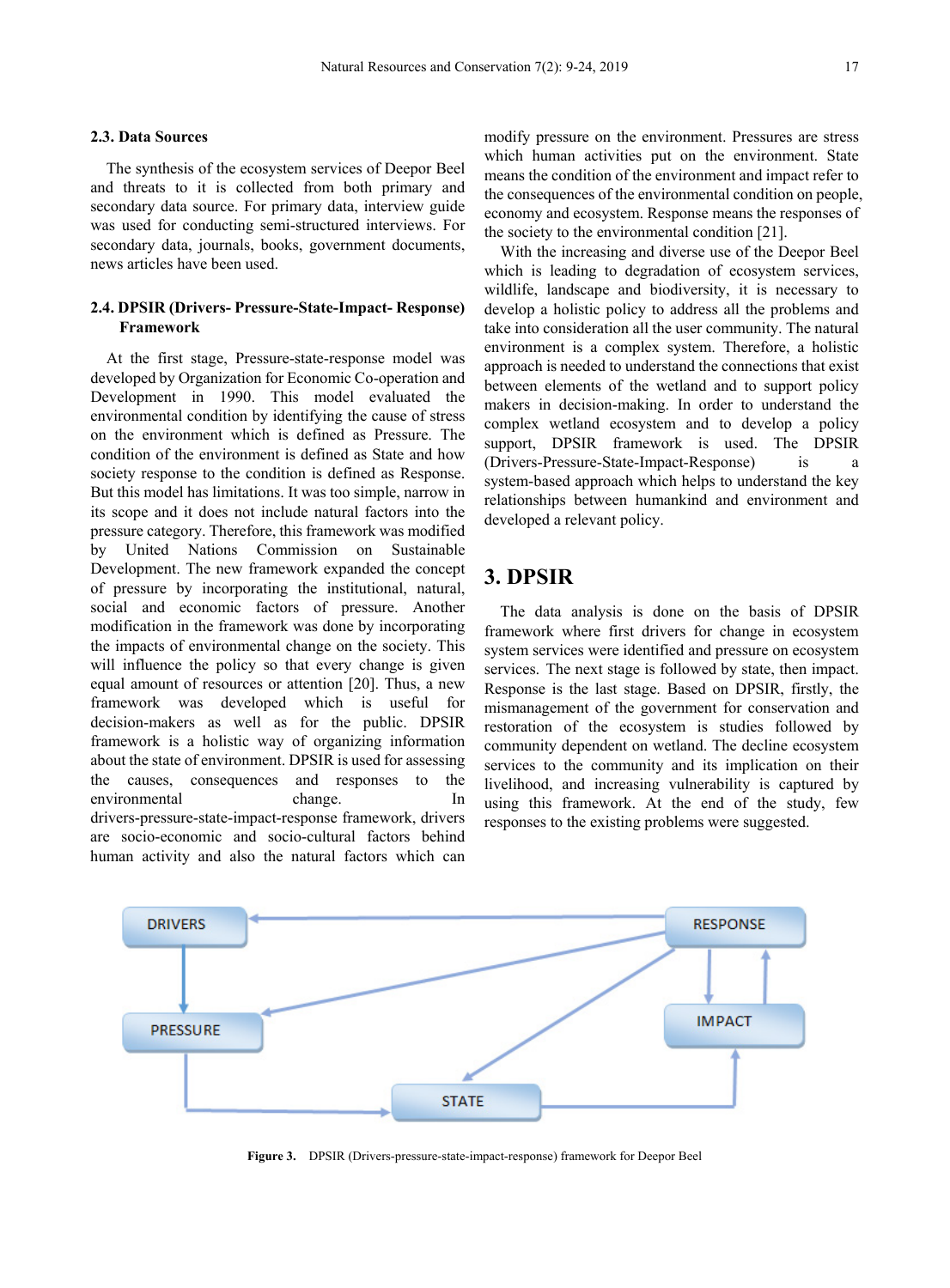

**Figure 4.** Deepor Beel ecosystem services using DPSIR framework

#### **3.1. Regional Legislation**

The Ramsar Convention strategic plan along with SDGs should be integrated into planning and implementation efforts of regional legislation. Deepor Beel has different categories of users. Conflict for ownership or access to the Beel and its products or land between different individuals, sectors and administrations has therefore made it necessary to have regional legislation. It will help to have equitable distribution of resources, and to safeguard the wetland functions and values for the future. The regional legislation is developed on scientific basis which enhances the perception of wise-use and should be able to meet the needs, interest of local population, user groups, and all levels of government and non-governmental organization. The legislation is articulated, examined and compared for compatibility with wetland conservation and for sustainable use. In Guwahati, Assam - a regional legislation has been passed in 2008 in order to protect the wetlands situated in Guwahati. The legislation is as

#### follows:

#### *Guwahati Water Body (Preservation and Conservation) Act, 2008*

The definition of water-body according to  $act - "Water"$ body is the area or area of land where rain water accumulates and works as rain water reservoir and shall include wetland." This act comes under the jurisdiction of Guwahati Metropolitan Development Authority. It prohibits certain activities in the water-body such as construction in the water-body, dumping of solid waste, encroachment or filling up of water-body which may reduce the size of the water-body and can carry out only few activities such as fishing, aqua culture, conservation measures and flood control measures with prior permission from the authority. The competent authority or individual with permission from the authority can take up project of eco-tourism for better conservation and preservation of the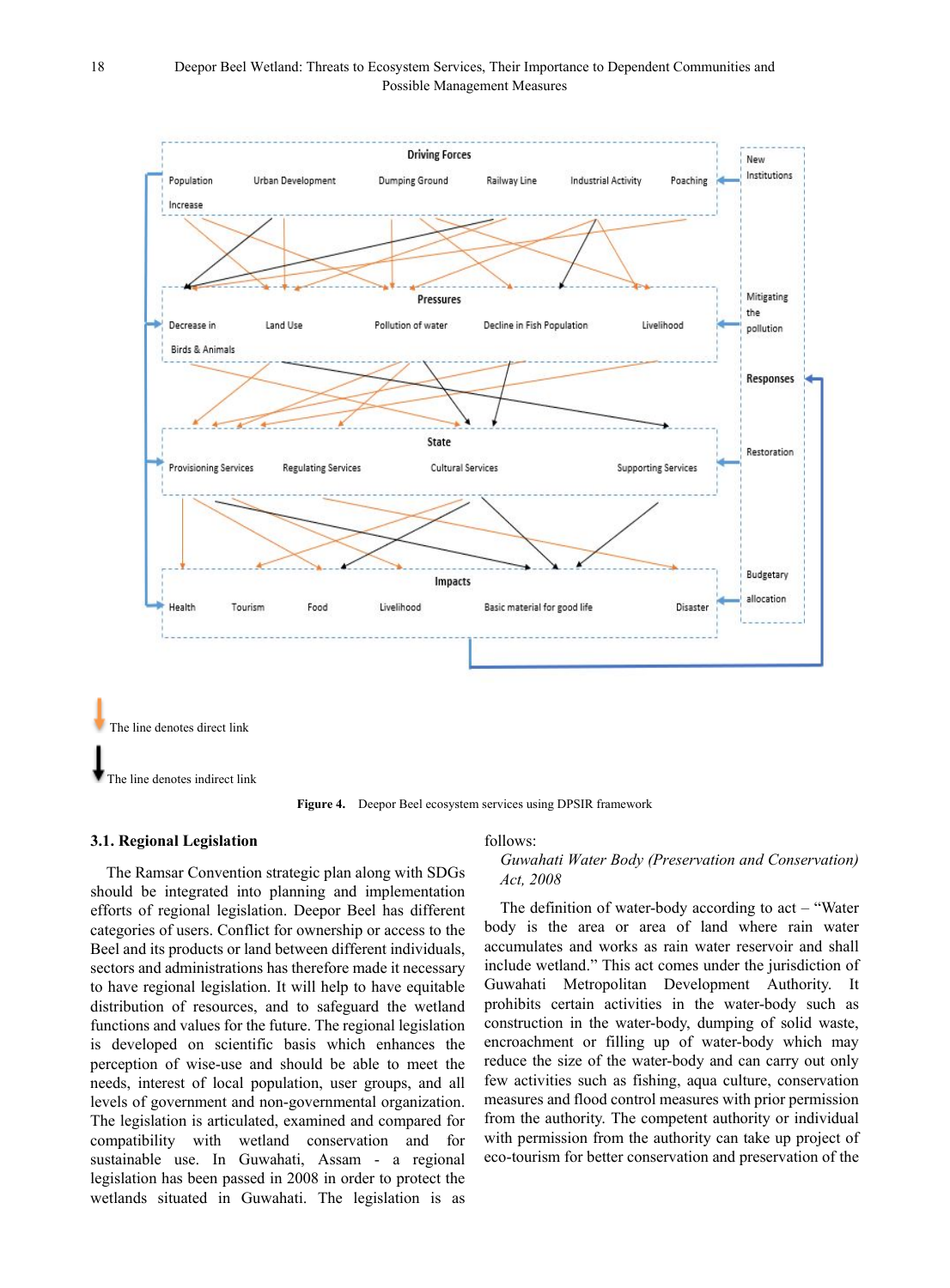water-body mentioned in the schedules I, II, III and  $IV<sup>3</sup>$  $IV<sup>3</sup>$  $IV<sup>3</sup>$  of this act. The act doesn't mention about the wise-use of the resources nor does it focus on the indigenous practices of the community for conservation and preservation. It doesn't focus on protection of waterfowl population and plant species either; rather there is no mention about the maintenance of ecological character in the connection of sustainable development according to the fourth Ramsar Strategic Plan 2016-2014. Thus, it is concluded that regional act lacks certain aspects of conservation and wise-use of wetland.

#### **3.2. Pressure on Deepor Beel**

The Deepor Beel faces multiple kinds of pressure, dependent on the driving forces at play. The change in wetland ecosystem are the consequences of urban development, dumping ground in the eastern side of the wetland, construction of the railway line which divided the wetland into two parts, increase of population pressure on land, growth of industries in the fringe area of the wetland and the poaching of the migratory birds to sell in the local market. All this driving forces have become problematic to the ecosystem. Although legal institutions were passed in order to protect the wetland but nothing was implemented fully.

*Decrease in the number of birds and animals and in fish population*: Wetland have rich and unique ecosystems with many species that rely on both the land and water for survival. The migratory birds are affected which are feeding continuously on garbage on the eastern side of the wetland. The waste disposal is polluting the water. The fishes which are breeding in contaminated water are consumed by local community. Moreover, due to pollution, the vegetation is affected. In January of last year, 22 greater adjutant storks were found dead in Deepor Beel [22]. Greater adjutant storks are highly endangered and protected under Schedule IV of the Wildlife (Protection) Act, 1972.

*Pollution of water*: Water pollution is a major problem to the wetland. Water quality deteriorates due to pollutants such as fertilizer, pesticides used in agriculture, suspended solids, industry waste in and around wetland. This has impacted on the overall health of aquatic animals in the wetland systems. Presence of trace metals such as arsenic, cadmium, chromium, cobalt, copper, nickel, lead, manganese are found in water. In a study conducted by Guwahati University to determine the variation of the euphotic zone which was estimated by Secchi disk, it was found that transparency increases in wet months of June and August or might be the growth of aquatic vegetation. On the other hand, excessive growth of algae, presence of

 $\overline{a}$ 

suspended soil particles which reduces the transparency and photosynthesis in the deeper layers of water column by creating turbidity, reduces the growth of algae and water hyacinths leading to high productivity of fish [23].

*Land Use*: With increase in population, land use pattern has been changed. The agricultural land in the fringe area of the wetland has been sold out for the setting up of industries. The negative impact of this is the growing pollution which makes the soil infertile for agriculture. Due to contamination of the water, the crops die which create great loss to the farmers. Moreover, a growing number of factories are adding their waste water to the wetland. With the growing population, pressure has been put on land and the fringe area was converted as private land for construction of houses. These have huge impact on the ecosystem services of the wetland.

#### **3.3. State of the Deepor Beel**

The pressures discussed above contributed to the ecological change in the Deepor Beel. It is the combination of this pressure which leads to livelihood displacement of the local community. Although the extent and rate of the ecosystem changes from each of these pressures are not exactly known, it is clear that wetland is being degraded as a result. The unique biodiversity of the Beel has changed drastically and many endangered species has been lost. The turtle species which hatch eggs in the Beel is becoming extinct. This turtle enters through Brahmaputra then to Khanajan channel and then enter the wetland. This turtle community has stopped migrating to the wetland. The migratory birds such as adjutant stork have been killed due to consumption of food from the garbage. Also due to deforestation, the birds have stopped migrating to the wetland. The ecosystem services of the Beel have been eroded either directly or via interlinking of other wetland services. The ability to provide one service is dependent on the proper functioning of the other services. Hence, if one service is disrupted it will impact the others. Thus, it has negative impact on the local ecosystem as well. According to SDGs, wetlands provide multiple benefits for combating climate change, hunger, mitigating natural disasters, sustainable livelihood, land degradation etc. But due to pressures in Deepor Beel, it could not meet the SDGs for the region.

#### **3.4. Impact on Dependent Communities**

The impact of pressures on the indigenous practices of the two communities has been studied. The two communities are Karbi and Koibortra Community. In contemporary world, indigenous knowledge was gaining importance due to its potential of sustainability and environmental concerns which have been ignored long. Various dimensions of the indigenous knowledge were studies in abroad as well as in India for its both

<span id="page-10-0"></span><sup>3</sup> Schedule I: SARUSALA BEEL

II: BORSOLA BEEL

III: SILSAKO BEEL

IV: DEEPOR BEEL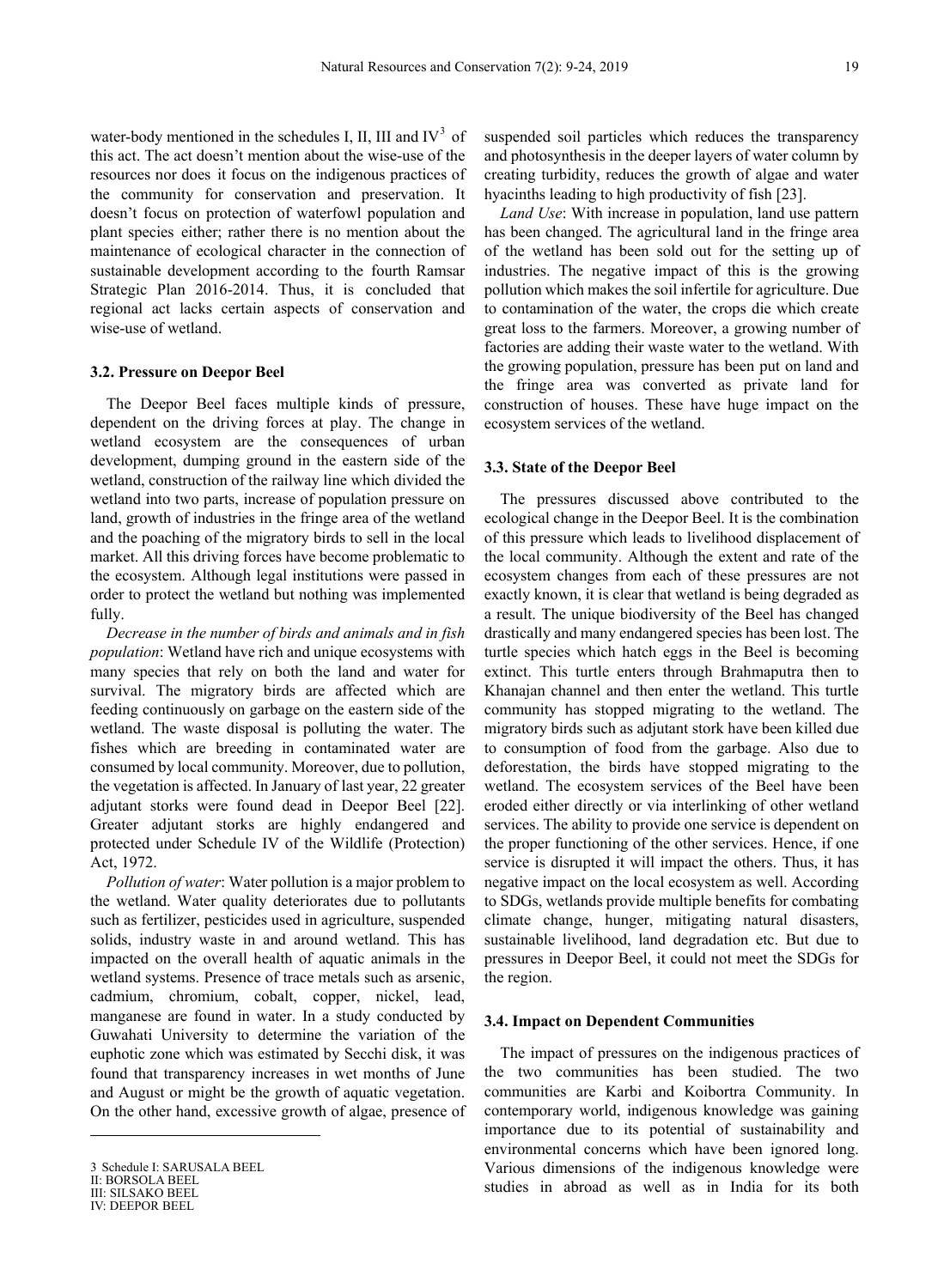environmental and economic importance. Indigenous Knowledge of the community is the model-making of the functioning of the immediate vicinity [24]. Community creates the model through qualitative knowledge based on observations of the immediate vicinity. With observations and experience community learn to manipulate it, this model is closely integrated with religious belief and morals so that it co-evolves with knowledge, practice and beliefs.

### 3.4.1. Karbi Community

The Karbi<sup>[4](#page-11-0)</sup> community lived in the immediate villages of Deepor Beel such as Pamohi, Maghuwapara, Deuchutal, Mikirpara and Kalitapur. The Karbi community stays in the southern side of the wetland. The population of southern side of the Deepor Beel is approximately 1200. The type of rice cultivated by them is- "Boro paddy" cultivation which starts from the month of December. "Bau paddy" cultivation which starts form the month of April and "Hali paddy" cultivation is cultivated simultaneously with Bau cultivation. "Bau paddy" cultivation is grown tall and it is resilience even to floods. When water of the wetland increases during monsoon season Bau paddy cultivation grow taller which doesn't affect the rice grains. Bau paddy cultivation was earlier done in the fringe area of the wetland. Hali paddy cultivation is done in the paddy field not on the wetland. From past decades they catch fishes from the wetland using indigenous tools and it is not done for commercial purpose. But since the past two decades, Karbi community have stopped growing rice and shifted their occupation as daily wage labors in the factory's setup in the precincts of the wetland. The paddy cultivation is affected due to water pollution, according to the community. The water in the wetland is getting polluted due to garbage dumping ground in the eastern side of the wetland along with the industries growing in the precincts of the wetland. The indigenous practice of the Karbi community is lost due to this.

Current occupation of the southern population is mainly businessmen, daily wage laborer and few in services. Only 20-22 households of Karbi population are farmers today. After Deepor Beel was declared as Ramsar Site, fishing was banned for commercial purpose but Karbi people catch fish for household consumption using indigenous tools. Other than pollution, another reason which affected the paddy cultivation is  $-$  as it was done in the fringe of the wetland, water dried up during the winter season. This fringe was converted into private land leading to establishment of many industries. It's only the core area which holds water throughout the year. Moreover, due to deforestation and development, the elephant food which was in abundance earlier was lost, due to these elephants enter into the local community paddy field spoiling thousands of hectares of cultivation. All these reasons led to the deterioration of the livelihood which was rice cultivation for the Karbi community thus leads to the loss of livelihood and poverty.

### 3.4.2. Koibortra Community

In the northern side of the wetland is the fishing community or Koibortra<sup>[5](#page-11-0)</sup> community. For centuries the Koibortra fishing community has been dependent on the wetland for their livelihood. There are 831 families of local fishermen from Koibortra community depending on Deepor Beel directly for their livelihood. They also collect flowers to supply in the local market and in the temples. According to indigenous practices of the Koibortra community, they have different fishing nets for twelve months of the year. In April, big fishing net is not used as this is the time for the fish to lay eggs. Just for survival, they catch fish in the outer part. The *Kayoi and Puthi net* is used to catch fish in the outer side of Deepor Beel as eggs were allowed to grow. In the month of January, as new born grow big as the size of two to three kilograms, *Lani fishing net* is used to catch big fish. For the sake of their livelihood, they have been conserving the Deepor Beel. But they are facing lot many difficulties after fishing was banned in the Deepor Beel without giving them alternate livelihood. Also due to contamination of water, fishes were dying. They have been working for conservation of Deepor Beel for decades. The name of the villages involving fishing are Keotpara, Natun basti, Nawa Para, Medhi Para, Matya, Barbari, Hirapara and Hatuapara.

### **3.5. Interlinking of Wetland Ecosystem Services and Poverty**

In order to achieve positive conservation of the wetland and link it to development of the community we need to link poverty reduction with biodiversity conservation as per international developmental agenda. The Karbi and Koibortra community in the southern and northern side of Deepor Beel respectively are predominately rural with inadequate incomes that depend upon the local ecosystem for the survival. The rural fishing community and traditional subsistence farmers were at risk due to ecosystem degradation. Due to declining ecosystem services of the wetland on which the poor were dependent, they have been at increasing risk. The loss and damage of the wetland hampers the health and well-being of the individual and the local communities along with diminishing developmental goals.

 $\overline{a}$ 

<span id="page-11-0"></span><sup>4</sup> Karbi community means Scheduled Tribe Community

<sup>5</sup> Koibortra means Scheduled Caste community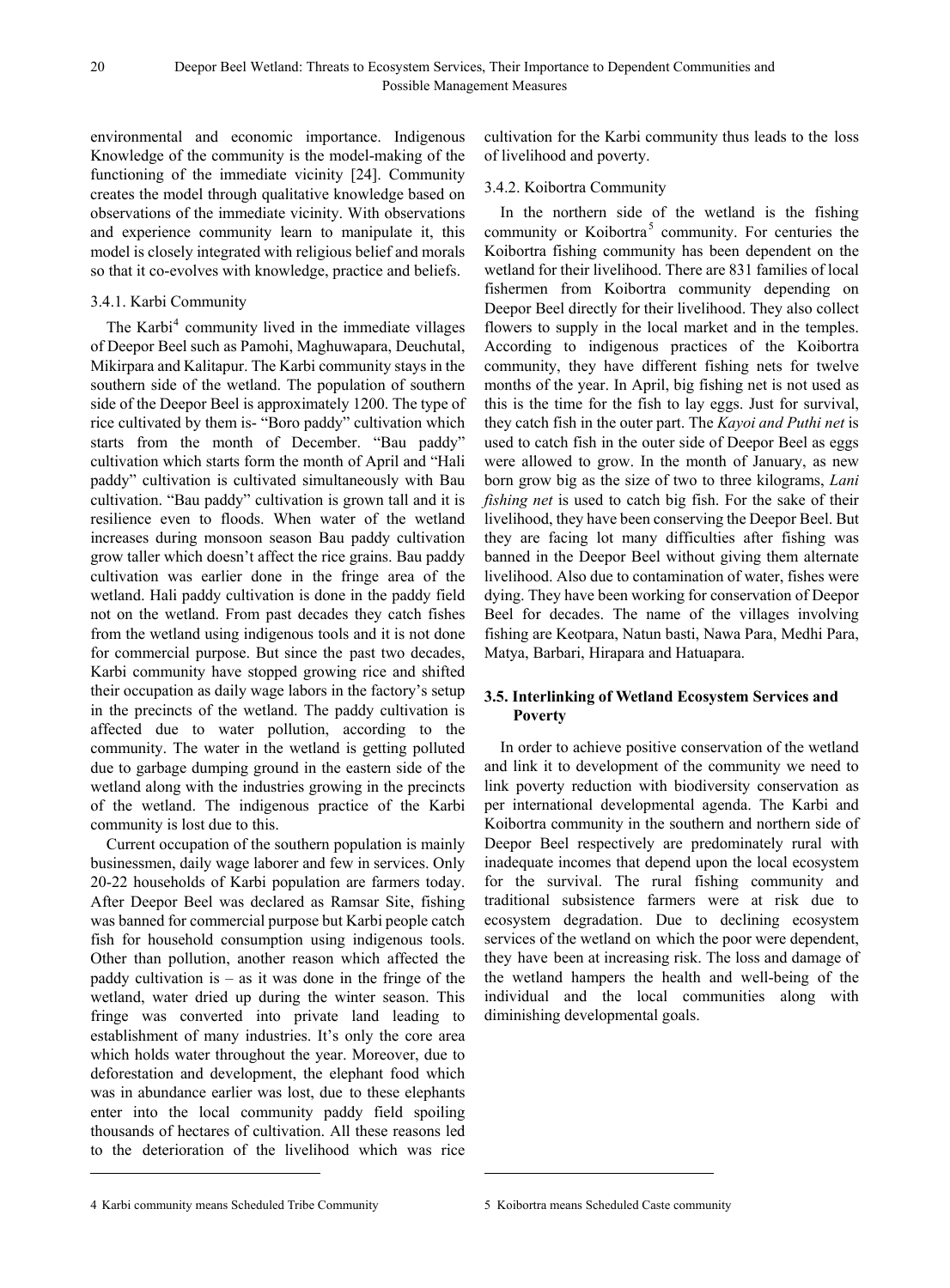

**Figure 5.** Framework for assessing wetland – livelihood interlinkages

This framework emphasizes wetland ecosystem to the local community which determines well-being of humankind as it provides water, protection from water-related hazards, protein, forest products, fodder, habitats and medicinal plants. Wetland is the place from which community derived their livelihood, and a place that enables them to bounce back better to disasters and enrich community lives. The wetland ecosystem services are part of natural capital so it is necessary to understand wetland ecosystem in order to rationalize the extent to which wetland can contribute to poverty reduction. The livelihood system was categorized as five sets of assets-natural, social, human, physical and financial [25].

The five sets of assets were linked with external environment which consists of direct and indirect drivers of change. The indirect driver of change includes economic, socio-political, culture, religion, technology, demographic and science. Direct drivers of change include change in land use pattern, external inputs, removal and introduction of new species, science and technology, climate change

and natural, biological and physical drivers. With these drivers of change, internal environment becomes vulnerable.

In 1970s, the concept of vulnerability evolved out of social science which is starting point for risk reduction. Vulnerability addresses the sensitivity of the people and the community when exposed to stress or shocks and their social, cultural and economic abilities to cope with such damages. In order to explain the vulnerability context of the wetland-livelihood linkage framework, Egg model of sustainable development is used in the study which helps to understand the link between environment, society and economy. The vulnerability and sustainability depend upon the conditions of the surrounding environment as well as the condition of the inner sphere. The deterioration of the environmental sphere due to various direct and indirect factors increases the risk of disasters to the inner sphere. Thus, the ability to bounce back to the previous state is lost [26].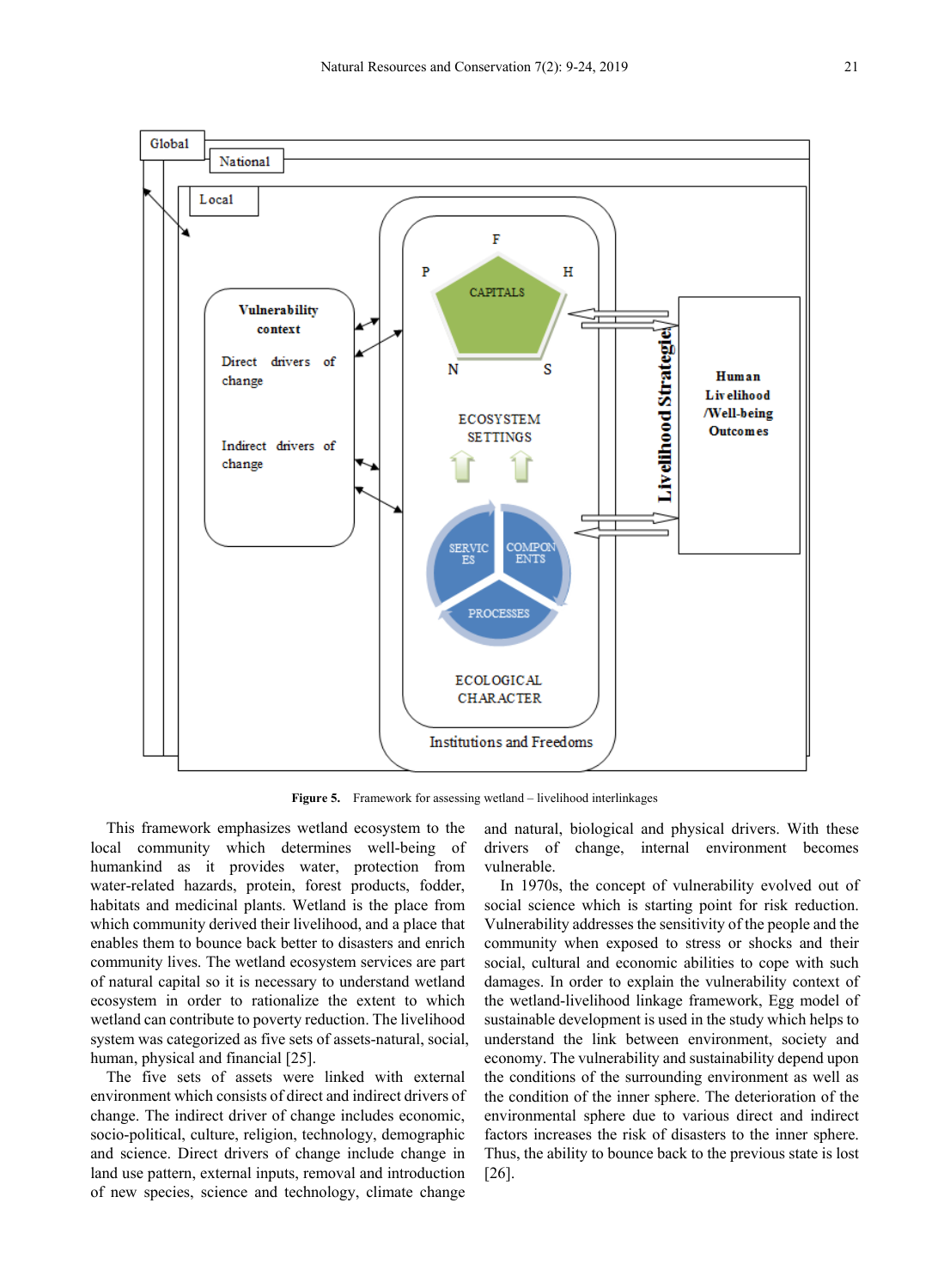

**Figure 6.** Linkages with external environment –vulnerability context

The degradation of environment through direct and indirect drivers increases the risk of disasters for the inner sphere which also led to poverty. The inner sphere loses its ability to return back to previous state post disaster. This inability to bounce back to negative stress and capacity of the system to function and maintain when in under stress is the key component of vulnerability. Vulnerability context is divided into direct drivers and indirect drivers. Major anthropogenic forces are dumping of city garbage which leads to water pollution, industrial waste, construction of railway line along with increase in demographic population and urban development had significant changes in the wetland ecological character of the Deepor Beel.

#### 3.5.1. Changes in Institutions and Freedoms

The capacity of the community to revise or modify the institutions depends upon the freedom given to the community. The access to livelihood assets depends upon institutions framework including both formal and informal. Due to construction of railway line, wetland ecological character is disturbed. The increase in the level of water pollution leads to decline in subsistence agriculture and fishing. The majority of individuals' shifting to tourism or wage labors in industries leads to occupational displacement.

#### 3.5.2. Livelihood Strategies

Increase in vulnerability contexts of the community, change in wetland settings, and in institutions and freedoms have affected livelihood strategies. Decline in livelihood of the fishermen due to banning of fishing .by forest department, dying of fishes, and decline in agriculture, decline in ecosystem services, and forest products due to water pollution is affecting the livelihood of the community.

#### 3.5.3. Human Livelihood Outcomes

<span id="page-13-0"></span>To attain livelihood outcome from wetland, three pre-conditions need to be achieved: internal sustainability,

ecological sustainability and social sustainability. The direct and indirect drivers are impacting the livelihood outcomes which are highly detrimental to traditional fishermen and agrarian Karbi community. Change in ecological character adding to non-sustainable livelihood, thus leading to poverty. Increase in sedimentation leads to the shrinking of size of the wetland and decrease in storm water storage capacity. The after consequence of this is urban flooding as city drain water flows down to Deepor Beel.

#### **3.6. Responses**

Deepor Beel was declared as Wildlife Sanctuary in 2009 and forest department took possession in 2014. Forest Department looks after core area of the Beel which is 4.1 square kilometer which falls under Wildlife Protection Act, 1972. It also falls under the jurisdiction of Guwahati Water-body Act, 2008. A number of Management Action Plan has been made for Deepor Beel conservation but nothing has been implemented. The year  $2002$ ,  $\triangle$ STEC<sup>[6](#page-13-0)</sup> have framed the management action plan for Deepor Beel, which focus on protection, watershed management, restoration, pollution control, community participation for socio-economic development, public awareness and monitoring and evaluation.

# **4. Discussion**

1

DPSIR framework is able to capture the key relationship between society and environment which will help the policy-makers. This framework is too simplistic to capture other interaction but it acts as an effective analytical and communication tool. Our study is able to identify through DPSIR framework the ecosystem services provided by Deepor Beel, the major pressure that threats their

<sup>6</sup> Assam Science Technology and Environment Council (ASTEC)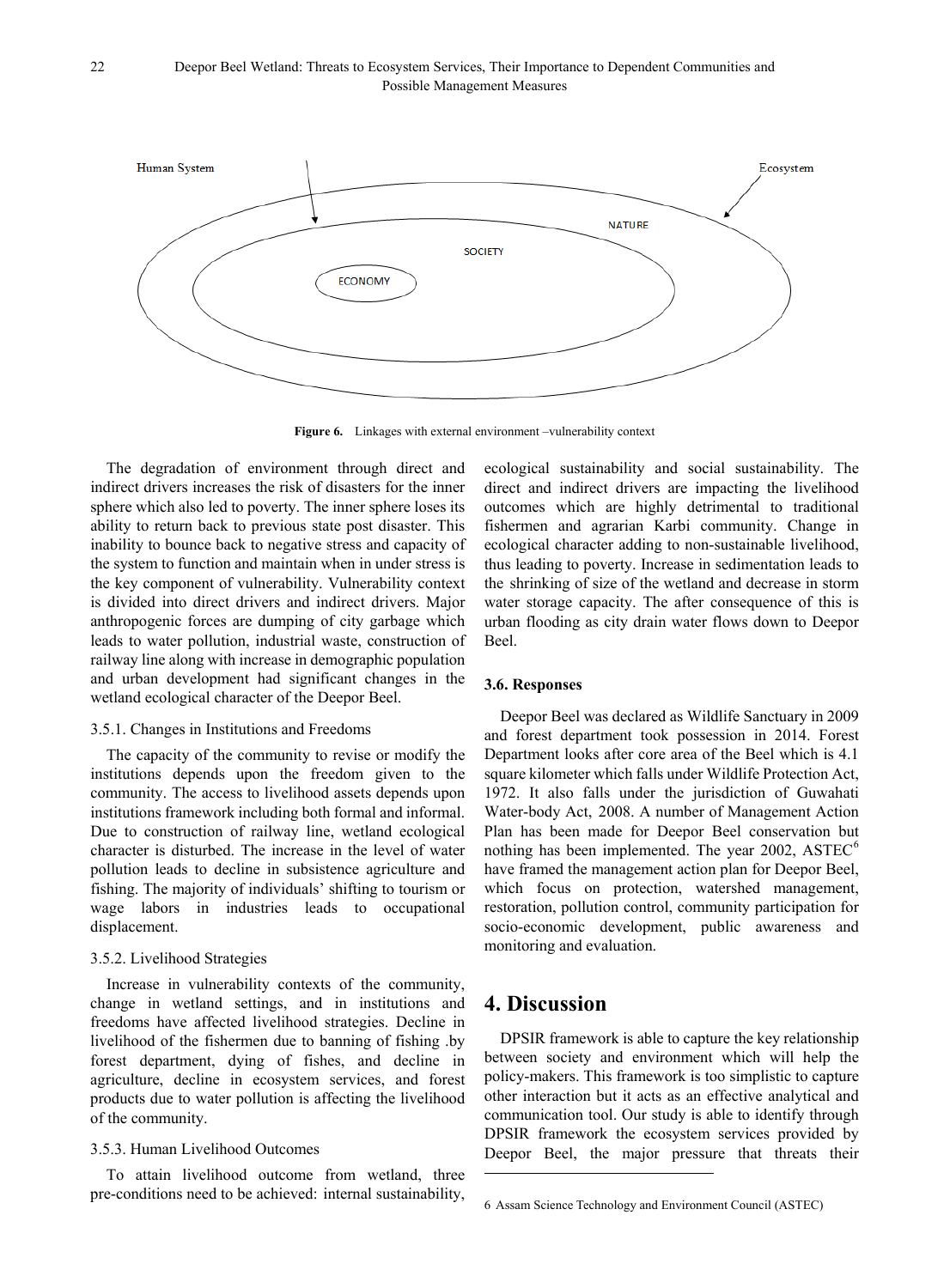continuous supply particularly the benefits that flow to the local community.

Major ecosystem services provided by Deepor Beel are fire wood, forest products; food such as fish, agricultural products; buffering against natural disasters; important plants for medicines; supports cultural fishing festival; Nymphaea nuts, and flowers especially lotus are harvested for sale in the local markets and these constitute valuable natural crops. However, during the last few decades, the wetland has experienced major changes due to anthropogenic changes, development pressures such as set-up of industries, garbage dumping, construction of railway line, deforestation, and pollution of water. Moreover, reclamation of wetland for residents, industries and other developments were prominent. Of the four major services from the ecosystem (provisional, regulatory, cultural and supporting), provisional and regulatory services were under the most pressure. Cultural and Supporting services were indirectly affected due to various anthropogenic factors. The deterioration of ecosystem services has impact on human well-being. The loss of regulatory and provisional services has the greatest impact on the livelihood of local community dependent on Deepor Beel. While cultural and supporting services are equally important for human well-being. The pressure of Deepor Beel is changing the supply of all the ecosystem services.

In order to have sustainable management of the wetland, a complete understanding of Deepor Beel wetland services is required. Few knowledge gaps have been identified here - In-depth understanding of the major threats to wetland needs to be understood. We need to identify which threat has the greatest impact and has changed the ecosystem services. The management and planning for protection of the wetland, an empirical study of the threats is necessary. There is a lack of wetland research and documents on Beel ecosystem services and its importance to human well-being for reduction of poverty. This lack of knowledge has restricted the management decision-making, as value of this wetland for poverty reduction are not known properly and connection of ecosystem services to human well-being are not clear. This information would help with sustainable resource management. The knowledge on value of different ecosystem services placed by user community, the quantity of services collected or used and how and for what purpose these services were being used. Such information will help to understand the characteristics connection between human well-being and ecosystem. Until then, the services of Deepor Beel for human well-being have been uncertain. We need to understand the nature of ecosystem services which benefits the local community. The understanding of different perspectives of socio-cultural, economic and ecological value is necessary for better understanding of wetland contribution. We need to identify and understand local community which is using and benefitting from the wetland more for effective conservation developmental initiative. It will help to

identify on whom conservation initiative have to focused.

An enquiry of formal and informal institutions governing the wetland and its various outcomes needs to be understood to develop an integrated sustainable management plan. The understanding of informal institutions will reveal the prevalent indigenous practices governing the use of the wetland by the local community, which will promote informed decision-making. Majorly, there is a knowledge gap to identify the losers and beneficiaries of the ecosystem services. In the case of Deepor Beel, elites and government are beneficiaries and local communities are losers. The livelihood of local community was greatly impacted and has increased the risk of natural hazards. Due to this, community loses its resilience character. We need to understand the dynamics of political and social factors which are key determinants of the ability of the wetland to provide services for sustainable livelihood.

# **5. Conclusions**

Our study has reviewed the ecosystem services of the Deepor Beel using the DPSIR framework. We find that the key services related to provincial and regulatory services are deteriorating although other services are equally important. The main threats to the wetland are water pollution, decline in fish population, land use pattern and decrease in the number of plant and animal species. There is a strong link between the main pressures on the wetland and its impact on provisional and regulatory services of the Beel. A series of knowledge are evident which affect the development of sustainable management. There is a need for a more detail knowledge for how and where the developmental pressure has affected the distribution of the ecosystem services, how Deepor Beel ecosystem services contribute to the human well-being, characterization of value of ecosystem services, reorganization of its economic and non-economic components, formal and informal institutions that can help to modify the ecosystem services benefits, and finally how these benefits were distributed among the communities.

# **REFERENCES**

- [1] Kai M.A Chan, M. R. (2006). Conservation Planning for Ecosystem Services. PLOS Biology Volume 4, Issue 11, 2138-2152.
- [2] (July 2018). Scaling up wetland conservation, wise use and restoration to achieve the Sustainable Development Goals. RAMSAR CONVENTION ON WETLANDS.
- [3] R. Kumar, S. T. (2017). Wetlands for Disaster Risk Reduction: Effective Choices for resilient communities. Switzerland: Ramsar Convention Secretariat.